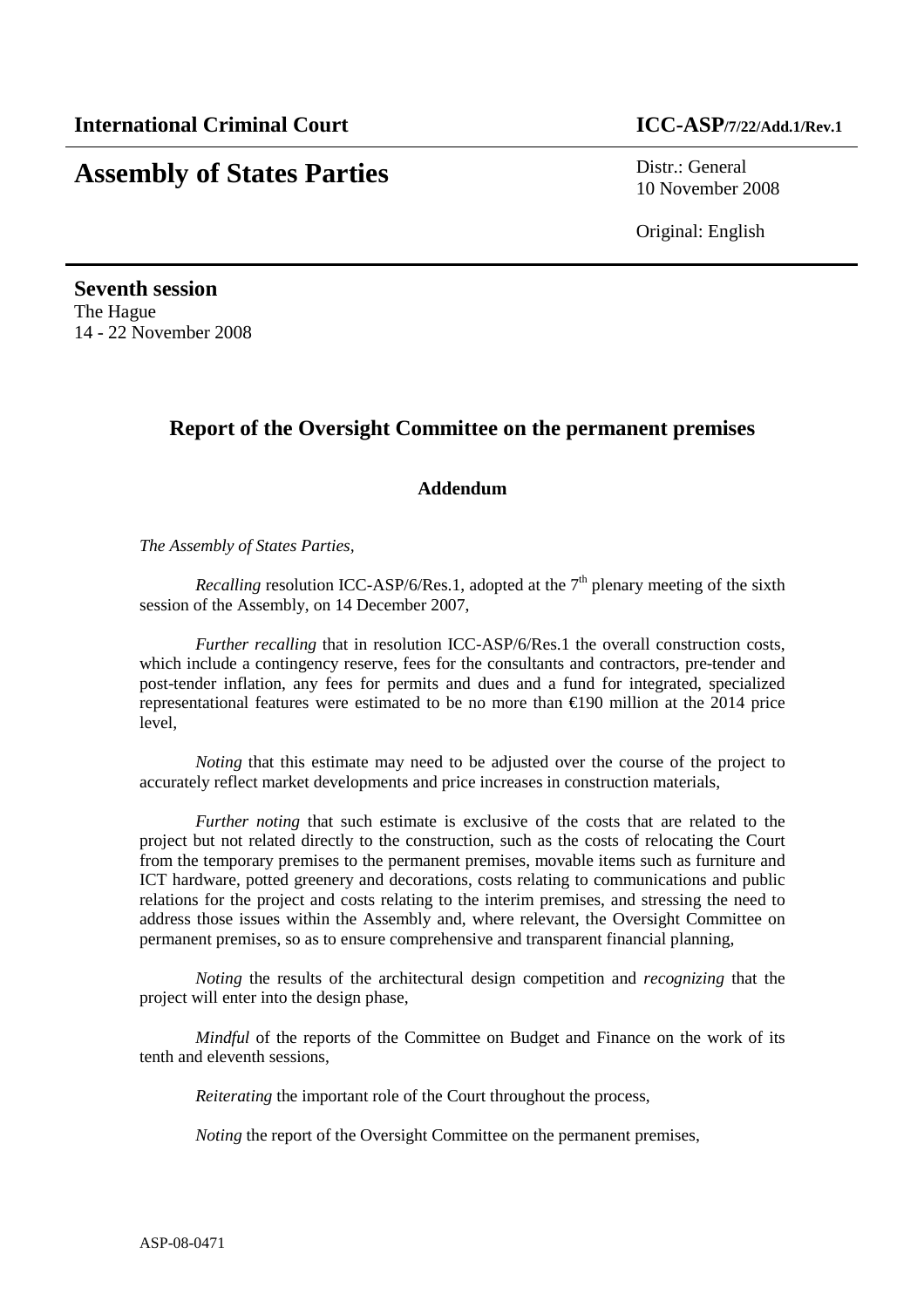#### ICC-ASP/7/22/Add.1/Rev.1 Page 2

*Welcoming* the appointment of the Project Director and *recalling* his leading role in the overall management of the project and his responsibility for meeting the project's goals, timelines and costs, and quality requirements, as provided in resolution ICC-ASP/6/Res.1,

*Recalling* the relevant provisions of the Rome Statute and *noting* that the Financial Regulations and Rules and internal and external audit arrangements of the Court are applicable to the project,

1. *Requests* the Project Board, in its negotiations with the prize-winners of the architectural design competition, to observe the procedure for awarding a contract contained in annex I to this resolution, and to submit its recommendations to the Oversight Committee for its consideration and agreement, prior to the signature of the contract by the Registrar;

2. *Accepts* those elements of the offer of the host State contained in the letter dated 25 January 2006 from the Minister of Foreign Affairs of the host State to the President of the Assembly of States Parties relating to the provision of a loan of up to a maximum of  $\epsilon$ 200 million, to be repaid over a period of 30 years at an interest rate of 2.5 per cent, on the basis of annex II to this resolution; $<sup>1</sup>$ </sup>

3. *Welcomes* the offer of the host State, in the event of the  $\epsilon$ 200 million not being fully utilized at the end of the project, to reduce the amount of the loan to be repaid with an amount that corresponds to 17.5 per cent of the non-utilized part, as a subsidy in accordance with annex II;

4. *Requests* that the Oversight Committee continue to consider alternative sources of financing;

5. *Requests* the Court, to negotiate with the host State the relevant agreements for the implementation of the loan referred to in paragraph 2, in accordance with the criteria referred to in annex II to this resolution, and to submit them to the Oversight Committee for approval;

6. *Invites* States Parties to consider making a one-time payment equal to their share in the value of the total estimated overall construction costs, subject to an adjustment once the final cost of the project is determined, and *agrees* that these States will not be assessed for the accrued interest and the repayment of the host State loan to the extent that they have contributed to the project through one-time payments;

7. *Requests* States Parties to inform the Registrar, in accordance with annex III, of their decision to select the option of a one-time payment of their assessed share by 30 June 2009;

8. *Decides* that States Parties not opting for a one-time payment shall be assessed annually for the payment of interest and for the repayment of the host State loan, according to the scale of assessments to the Court's regular budget applicable at the time of the assessment.

 $\overline{a}$ 

 $<sup>1</sup>$  The operative paragraphs on the issue of financing are subject to further consideration.</sup>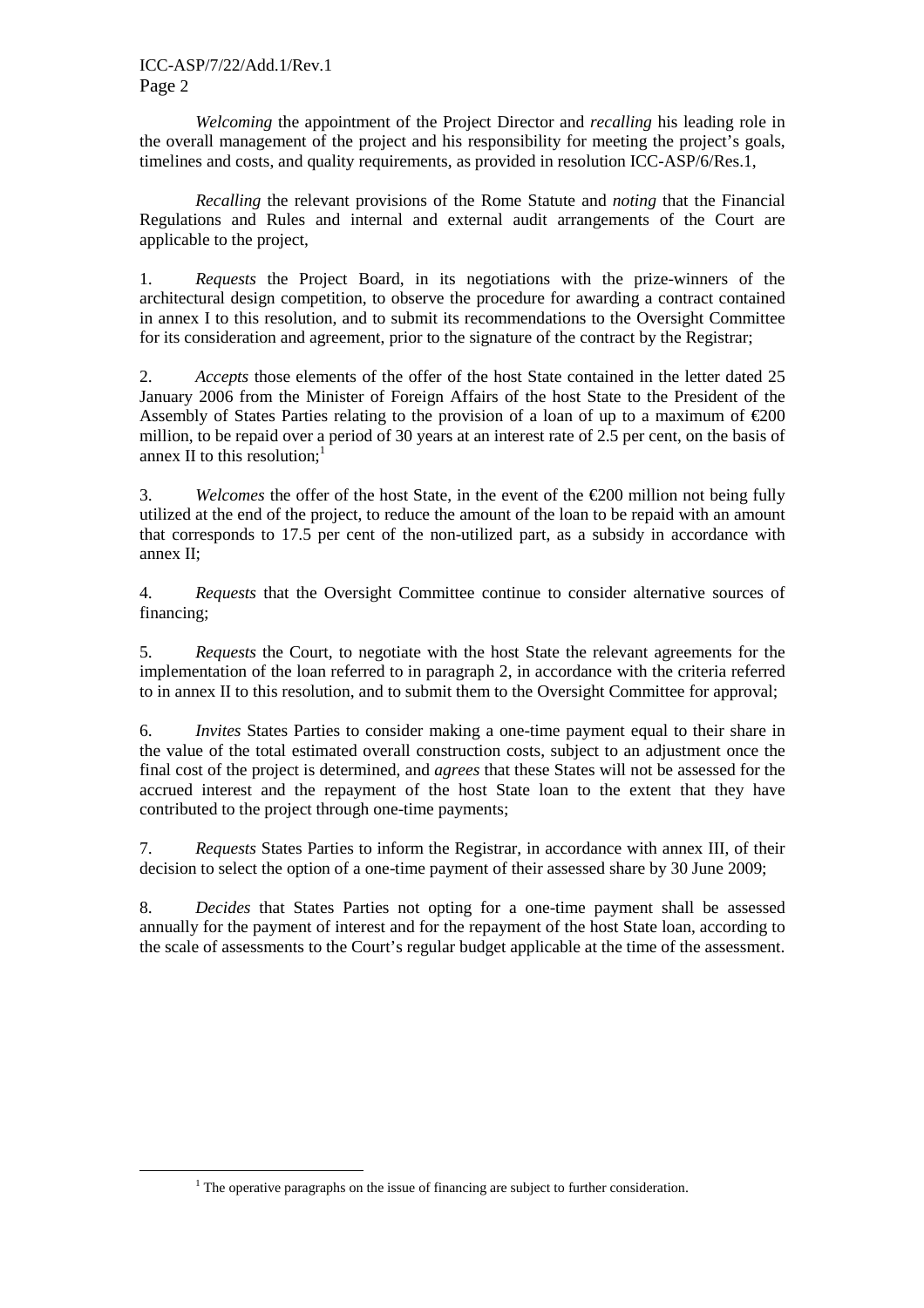9. *Requests* the Oversight Committee to continue exercising its functions in accordance with resolution ICC-ASP/6/Res.1 and, specifically, to:

- (a) Prepare, in consultation with the Project Board, a detailed financing mechanism that combines the use of the loan referred to in paragraph 2 of this resolution, the possibility for States Parties to make one-time payments, and other possible sources of financing;
- (b) Prepare a mechanism for States Parties to make one-time payments, taking into account the principles contained in annex III; and
- (c) Submit proposals for scheduling one-time payments, so as to start receiving such payments as of 2010 but not later than 2012;

10. *Requests* the Registrar, in this connection, to establish, in accordance with the Financial Regulations and Rules, a special account for the sole purpose of holding one-time payments by States Parties for the permanent premises project;

11. *Decides* to establish, within the ambit of the annual proposed programme budget, a permanent premises budget $2$  for the purpose of:

- (a) Payment, as of the first utilization of the host State loan, of the accrued interest, which will be determined annually and will be included in the proposed programme budget of the following year; and
- (b) Repayment of the host State loan through regular annual instalments, which shall commence after expiration of the leases of the interim premises<sup>3</sup>;

12. *Decides* that all costs relating to the staffing and operation of the Project Director's Office shall be included in the proposed programme budget of the Court, under major programme VII;

13. *Takes note* of the cash-flow scheme contained in annex IV and *requests* the Project Director, in consultation with the Oversight Committee in accordance with resolution ICC-ASP/6/Res.1, to submit annually, for the consideration of the Assembly at its regular session, more detailed estimates of the final cost envelope for the project on the basis of the most recent information, including costs that are related to the project but not directly related to the construction;

14. *Authorizes* the Court, in consultation with the Project Board, to draw on the host State loan to cover costs in relation to the construction of the permanent premises, in accordance with:

- (a) The cash flow scheme included in annex IV, subject to any modifications of the cost estimates that may result in light of paragraph 13 above;
- (b) The guidelines for contracts and expenditures, as reflected in annex V; and
- (c) Any further guidance from the Oversight Committee;

 $\overline{a}$ 

<sup>&</sup>lt;sup>2</sup> See document ICC-ASP/7/CBF.2/7, paragraph 17.

<sup>&</sup>lt;sup>3</sup> At the moment repayment starts, the host State will make a provisional calculation of the subsidy.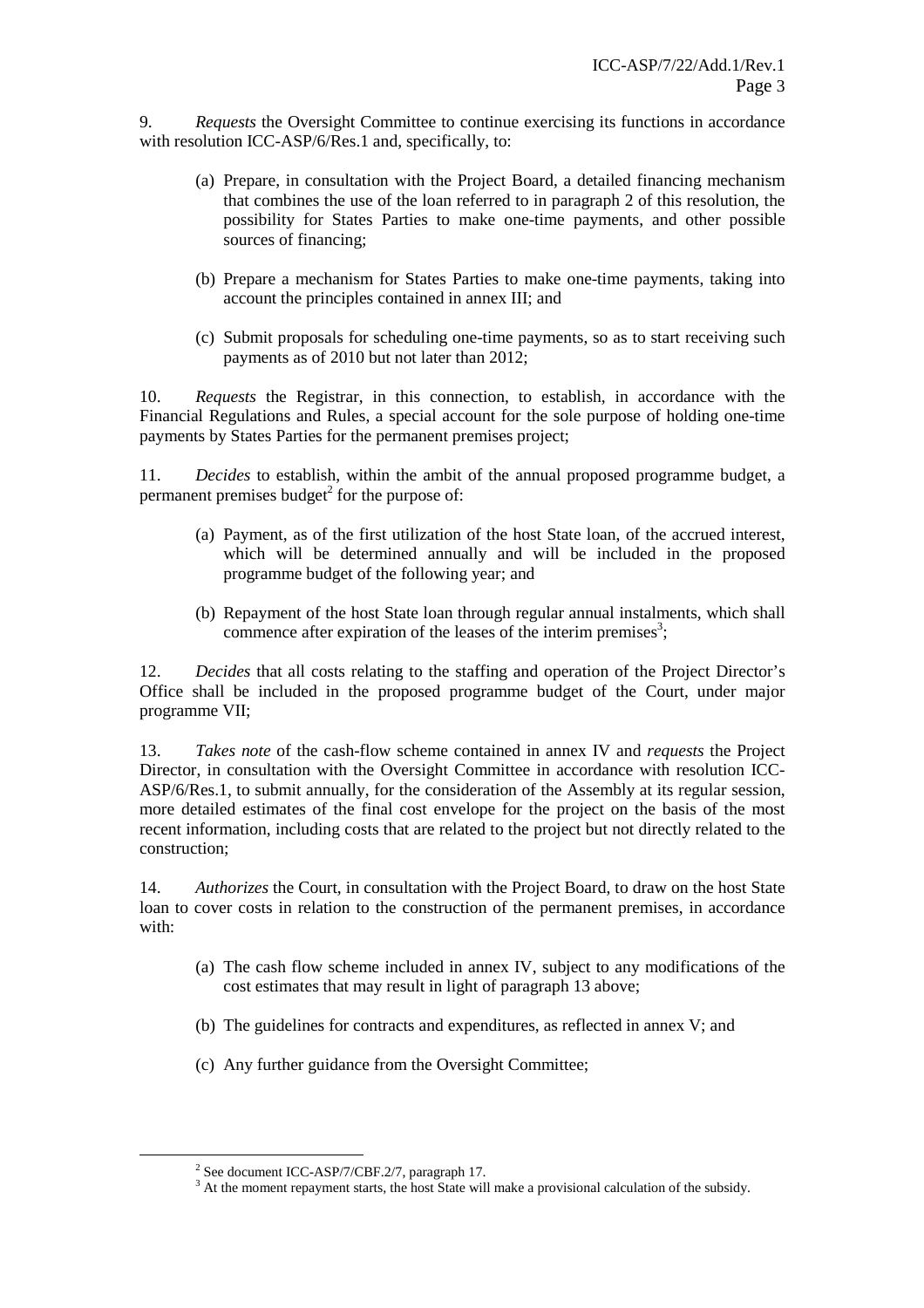15. *Requests* the Project Director to report annually to the Assembly of States Parties, through the Oversight Committee, on the realization of the previous years' estimates and the level of expenditure, and on the costs that are related to the project but not related directly to the construction;

16. *Requests* the Court and the host State to prepare the relevant legal and/or contractual agreements between the Court and the host State on the separation of the ownership of the land and of the building, the land lease and the mortgage, and to submit them to the Oversight Committee for approval;

17. *Notes* the progress made by the Court in the development of a project manual which takes into account the provisions of resolution ICC-ASP/6/Res.1, annexes II, III and IV, and *requests* the Project Board to continue to develop the manual and to submit it to the Oversight Committee for approval;

18. *Invites* the Registrar to make operational the trust fund referred to in annex VI of resolution ICC-ASP/6/Res.1 so as to start receiving voluntary contributions and, in that connection, *invites* members of civil society with a proven track record of commitment to the mandate of the Court to consider raising funds for the permanent premises project;

19. *Requests* the Bureau to remain seized of this issue and report back to the Assembly at its next session*.*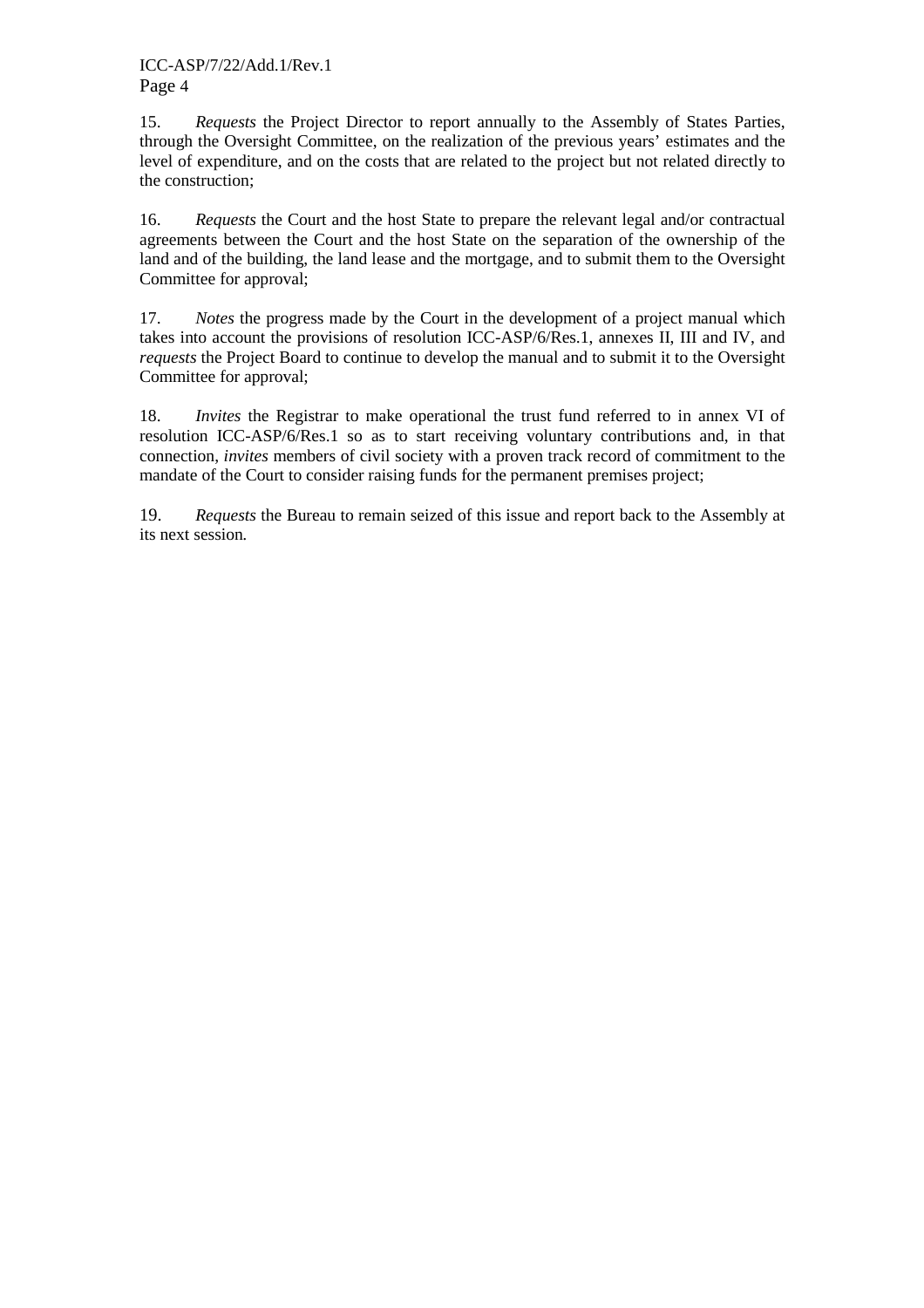## **Annex I**

### **Procedure for awarding a contract to the design team**

1. The three prize-winners will be ranked in first, second and third order and will be provided with the recommendations of the Jury and/or additional requirements set by the Court.

2. The three prize-winners will also receive, sufficiently in advance, a concept contract and a questionnaire which will be prepared by the Project Board. The latter will serve to assess, among others, the following:

- (a) Result of the modifications required by the Jury or the Court;
- (b) Strategy for realizing the project in the Netherlands (including the quality of the design team, planning and implementation);
- (c) Costs;
- (d) Fees; and
- (e) Contractual aspects.

3. The three prize-winners will respond to the questionnaire in writing, drawing or sketching and will be invited to participate in an interview that will be conducted by the Project Board and will include a representative of the Court's Procurement Section.

4. The Project Board will evaluate the responses from the three prize-winners, taking into account the result of the architectural design competition and in light of a set of minimum requirements, which will include, but not be limited to, the following:

- (a) *Costs:* Whether the proposed design fits into the estimated budget as referred to in resolution ICC-ASP/6/Res.1. The cost estimation must be transparent, reliable, comprehensive and verifiable.
- (b) *Compliance with the functional brief:* Whether the design complies with the requirements in terms of functionality, zoning plans, sustainability, etc.
- (c) *Recommendations of the Jury or client:* Whether the recommendations issued by the Jury and/or additional requirements set by the Court are accepted and confirmed to be capable of being implemented within the budget limit.
- (d) *Planning:* Whether finalization of the executive design fits into the planning of the project in terms of timelines and delivery.
- (e) *Fee offer:* Whether the fees are proportionate to the project, reasonable, clear and stated in a manner which provides cost certainty.
- (f) *Draft contract:* Whether the architect accepts the draft contract and the conditions therein to a reasonable extent as a basis for the negotiation.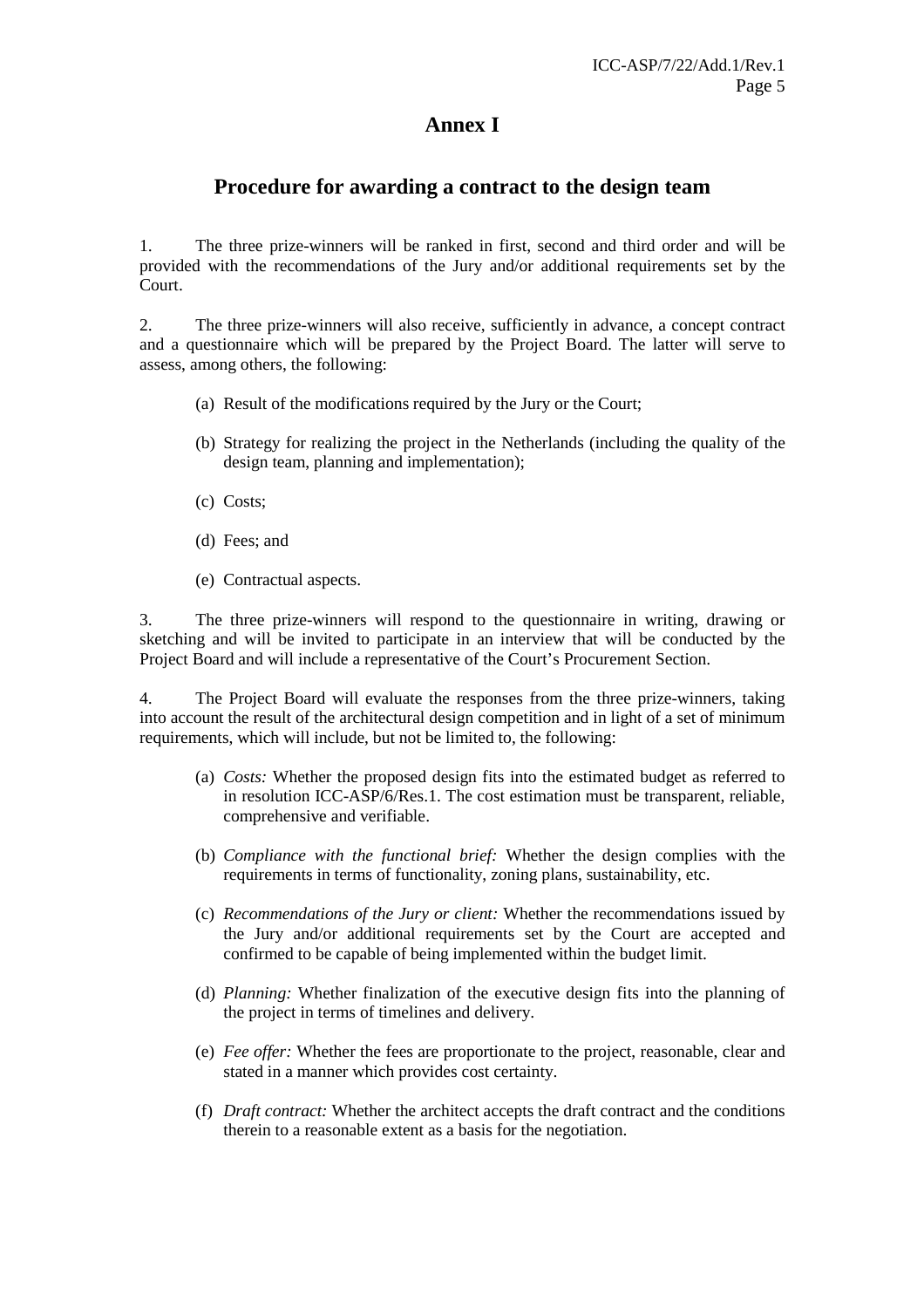#### ICC-ASP/7/22/Add.1/Rev.1 Page 6

- 5. Once the evaluation is completed, the Project Board will refer its findings and recommendations to the Oversight Committee for a final decision.
- 6. Once the decision for awarding the contract is taken, the Project Board will negotiate the terms and conditions of the contract with the selected design team. The agreement of the Oversight Committee shall be necessary prior to the signing of the contract between the Court and the design team.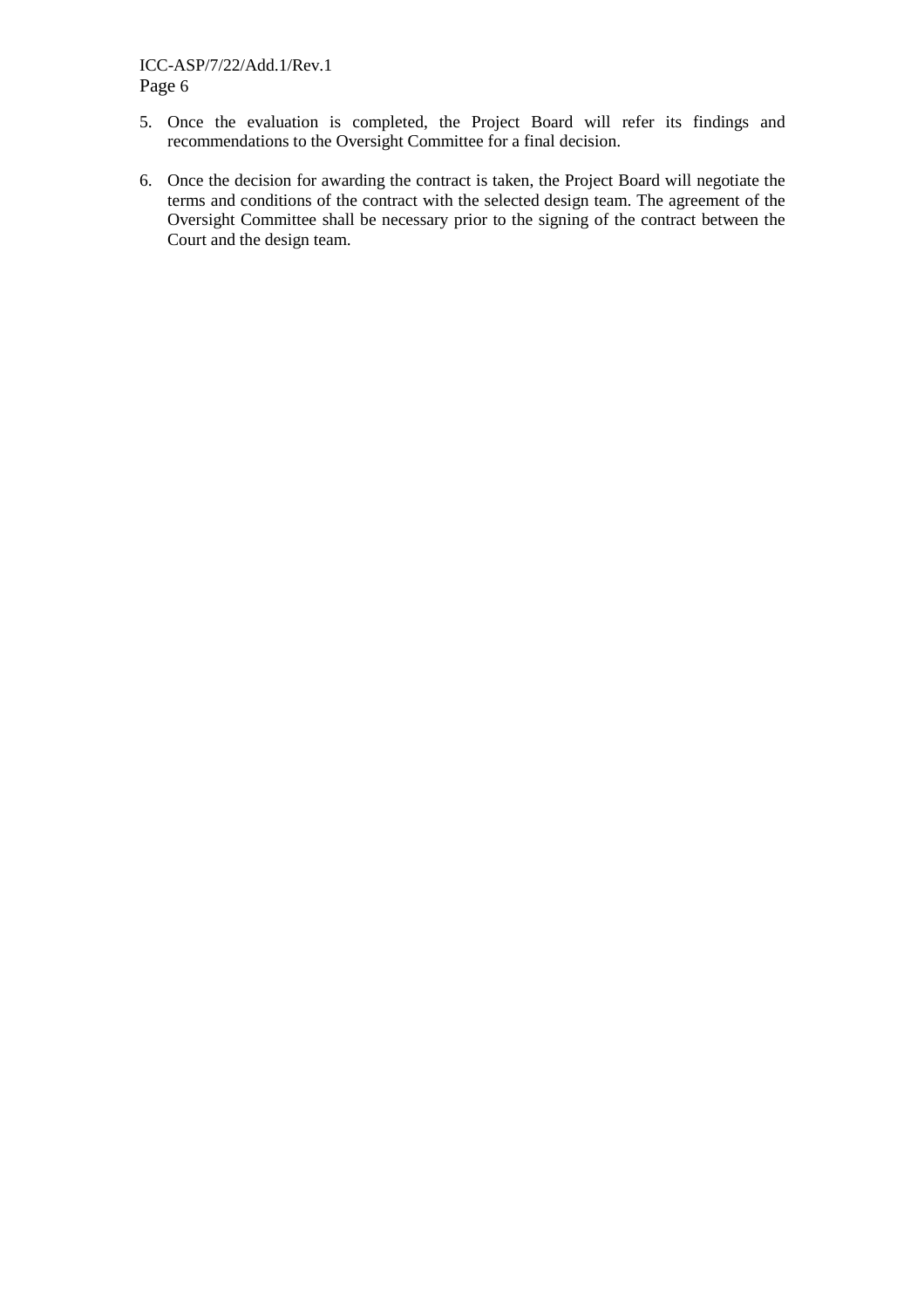## **Annex II**

### **Criteria applicable to the agreement on the loan**

 The agreement with the host State regarding its offer to provide a loan for the permanent premises project will stipulate that:

(a) A loan of up to a maximum of  $\epsilon$ 200 million will be provided to the Court by the host State, to be repaid over a period of 30 years at an interest rate of 2.5 per cent.

(b) The agreement does not create for the Court any legal obligation to borrow the full amount (i.e.  $\epsilon$ 200 million) from the host State or in any way restrict the Court's discretion in deciding on the amount that is to be borrowed.

(c) The agreement does not in any way restrict the authority and discretion of the Court to seek funds for the same purposes from any other source if the Court chooses to do so.

(d) In the event of the  $\epsilon$ 200 million not being fully utilized at the end of the project, the host State will reduce the amount of the loan to be repaid by an amount that corresponds to 17.5 per cent of the non-utilized part of the loan.

(e) Interest is to be paid annually, as of the first utilization of the host State loan.

(f) Repayment of the loan, through regular annual instalments, will commence after expiration of the existing or future leases of the interim premises.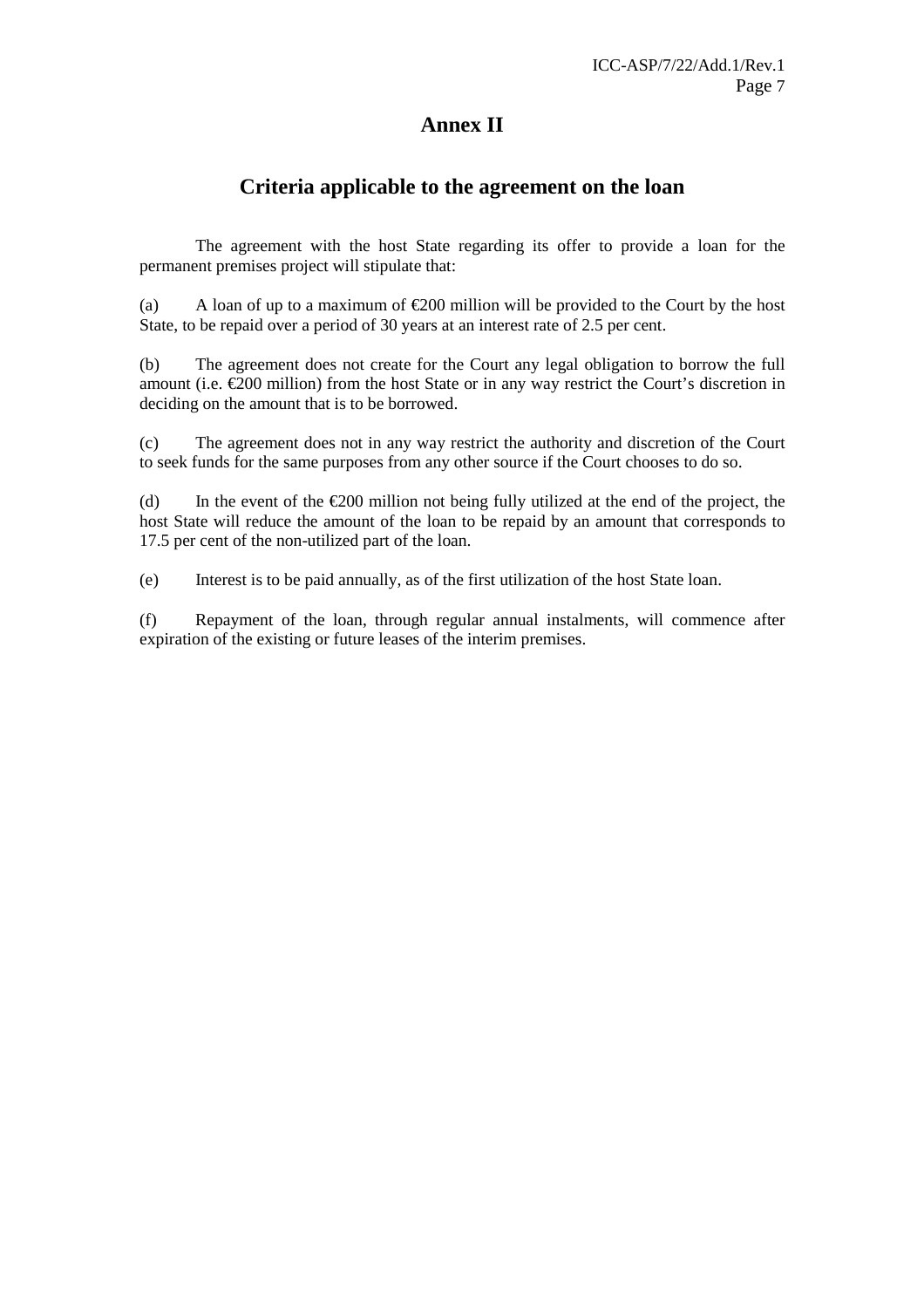## **Annex III**

### **Principles for one-time payments of the assessed share**

1. States Parties will inform the Registrar of their decision to select the option of onetime payment of their assessed share by 30 June 2009, including whether they would prefer paying in one, two or three instalments.

2. States that deposit their instrument of ratification or accession to the Rome Statute before 30 June 2009 will be entitled to opt for the one-time payment, as long as they inform the Registrar of their decision to do so by that date, as provided for in paragraph 7 of this resolution and this annex, notwithstanding the date upon which the Statute enters into force for that State.

3. States Parties not opting for a one-time payment shall be assessed annually for the payment of interest and for the repayment of the host State loan, according to the scale of assessments to the Court's regular budget applicable at the time of the assessment.

4. The Registrar will inform States Parties wishing to make a one-time payment, as soon as possible, of their assessed share, based on the most recent estimates of the final cost envelope referred to in paragraph 13 of the resolution.

5. One-time payments shall be subject to an adjustment once the final cost of the project and the amount of the host State subsidy are known.

6. One-time payments shall be held in a special account and utilized to fulfil payment obligations relating to the construction of the permanent premises.

7. The adjustment referred to in paragraph 6 of this resolution and in this annex will be the difference, in favour or against, between the one-time payment made by each State Party during the project and the definitive one-time payment calculated at the end of the project. For such purposes, definitive one-time payments will:

- (a) Take into account the scale of assessments to the Court's regular budget applicable at the time the final cost envelope of the project is determined;
- (b) Apply the reduction on the amount of the loan provided by the host State, as described in paragraph 3 and annex II of this resolution; and,
- (c) Apply any voluntary contribution received, as foreseen in paragraph 18 of this resolution.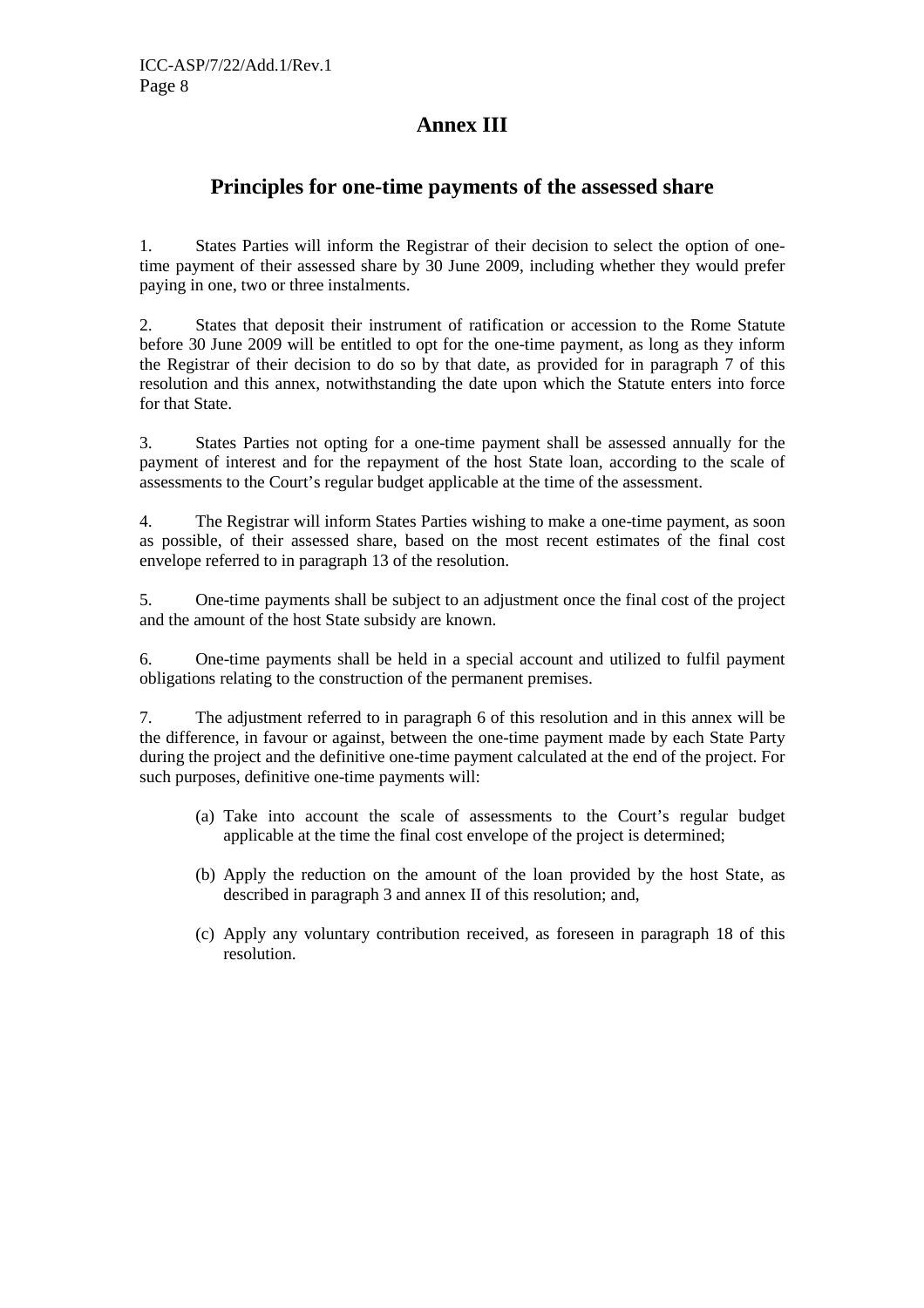# **Annex IV**

# **Cash-flow scheme**

|                                        |                                                   | Totals (M€)<br>2008        |                    |     | 2009 |     | 2010                          |      | 2011  |      | 2012  |      | 2013             |      | 2014  |      | 2015               |     |
|----------------------------------------|---------------------------------------------------|----------------------------|--------------------|-----|------|-----|-------------------------------|------|-------|------|-------|------|------------------|------|-------|------|--------------------|-----|
|                                        |                                                   |                            | <b>Competition</b> |     |      |     | <b>Design &amp; tendering</b> |      |       |      |       |      | <b>Execution</b> |      |       |      |                    |     |
|                                        |                                                   |                            |                    |     |      |     |                               |      |       |      |       |      |                  |      |       |      | <b>Maintenance</b> |     |
|                                        |                                                   |                            | vear               |     | vear |     | vear                          |      | vear  |      | vear  |      | year             |      | vear  |      | year               |     |
|                                        |                                                   |                            |                    |     |      |     |                               |      |       |      |       |      |                  |      |       |      |                    |     |
|                                        |                                                   | 100%                       | 0%                 |     | 0%   |     | 0%                            |      | 20%   |      | 25%   |      | 35%              |      | 15%   |      | 5%                 |     |
|                                        | <b>BOX 1: Construction costs</b>                  | €114.9                     |                    | 0.0 |      | 0.0 |                               | 0.0  |       | 23.0 |       | 28.7 |                  | 40.2 |       | 17.2 |                    | 5.7 |
|                                        |                                                   |                            |                    |     |      |     |                               |      |       |      |       |      |                  |      |       |      |                    |     |
|                                        |                                                   |                            |                    |     |      |     |                               |      |       |      |       |      |                  |      |       |      |                    |     |
| <b>BOX 3: Other construction costs</b> |                                                   | $\overline{\epsilon}$ 75.1 |                    | 0.0 |      | 6.3 |                               | 16.1 |       | 12.4 |       | 13.8 |                  | 16.6 |       | 7.9  |                    | 1.9 |
|                                        |                                                   |                            |                    |     |      |     |                               |      |       |      |       |      |                  |      |       |      |                    |     |
| Divided in:                            |                                                   |                            |                    |     |      |     |                               |      |       |      |       |      |                  |      |       |      |                    |     |
|                                        |                                                   |                            | 0%                 |     | 10%  |     | 15%                           |      | 20%   |      | 25%   |      | 25%              |      | 5%    |      | 0%                 |     |
| 15%                                    | Contingency reserve                               | € 17.2                     |                    | 0.0 |      | 1.7 |                               | 2.6  |       | 3.4  |       | 4.3  |                  | 4.3  |       | 0.9  |                    | 0.0 |
|                                        |                                                   |                            |                    |     |      |     |                               |      |       |      |       |      |                  |      |       |      |                    |     |
|                                        |                                                   |                            | 0%                 |     | 0%   |     | 0%                            |      | 0%    |      | 10%   |      | 20%              |      | 70%   |      | 0%                 |     |
| 1%                                     | Integrated, specialized representational features | € 1.1                      |                    | 0.0 |      | 0.0 |                               | 0.0  |       | 0.0  |       | 0.1  |                  | 0.2  |       | 0.8  |                    | 0.0 |
|                                        |                                                   |                            |                    |     |      |     |                               |      |       |      |       |      |                  |      |       |      |                    |     |
|                                        |                                                   |                            | 0%                 |     | 10%  |     | 25%                           |      | 17%   |      | 15%   |      | 15%              |      | 15%   |      | 3%                 |     |
| 4%                                     | Fees Projectmanagement                            | $\epsilon$ 5.3             |                    | 0.0 |      | 0.5 |                               | 1.3  |       | 0.9  |       | 0.8  |                  | 0.8  |       | 0.8  |                    | 0.2 |
|                                        |                                                   |                            |                    |     |      |     |                               |      |       |      |       |      |                  |      |       |      |                    |     |
|                                        |                                                   |                            | 0%                 |     | 20%  |     | 50%                           |      | 15%   |      | 10%   |      | 5%               |      | 0%    |      | 0%                 |     |
| 14%                                    | Fees designers, engineers, consultants etc        | € 18.5                     |                    | 0.0 |      | 3.7 |                               | 9.3  |       | 2.8  |       | 1.9  |                  | 0.9  |       | 0.0  |                    | 0.0 |
|                                        |                                                   |                            |                    |     |      |     |                               |      |       |      |       |      |                  |      |       |      |                    |     |
| 4%                                     | Permit and dues                                   | $\epsilon$ 3.5             | 0%                 | 0.0 | 0%   | 0.0 | 43%                           | 1.5  | 29%   | 1.0  | 11%   | 0.4  | 9%               | 0.3  | 9%    | 0.3  | 0%                 | 0.0 |
|                                        |                                                   |                            |                    |     |      |     |                               |      |       |      |       |      |                  |      |       |      |                    |     |
|                                        |                                                   |                            | 0%                 |     | 0%   |     | 0%                            |      | 0%    |      | 0%    |      | 0%               |      | 100%  |      | 0%                 |     |
| sum                                    | Consultancy user permits                          | $\epsilon$ <sub>0.1</sub>  |                    | 0.0 |      | 0.0 |                               | 0.0  |       | 0.0  |       | 0.0  |                  | 0.0  |       | 0.1  |                    | 0.0 |
|                                        |                                                   |                            |                    |     |      |     |                               |      |       |      |       |      |                  |      |       |      |                    |     |
|                                        | Total                                             | €45.7                      |                    | 0.0 |      | 6.0 |                               | 14.7 |       | 8.1  |       | 7.5  |                  | 6.5  |       | 2.8  |                    | 0.2 |
|                                        |                                                   |                            | 3.3%               |     | 6.7% |     | 10.2%                         |      | 13.8% |      | 17.6% |      | 21.4%            |      | 25.4% |      | 29.5%              |     |
|                                        | Escalation estimated 3%                           | $\epsilon$ 29              |                    | 0.0 |      | 0.4 |                               | 1.5  |       | 4.3  |       | 6.4  |                  | 10.0 |       | 5.1  |                    | 1.7 |
| $\frac{1.03}{\text{Total}}$            |                                                   | 190                        |                    |     |      | 6   |                               | 16   |       | 35   |       | 43   |                  | 57   |       | 25   |                    | 8   |
|                                        |                                                   |                            |                    |     |      | ĥ   |                               | 22   |       | 58   |       | 100  |                  | 157  |       | 182  |                    | 190 |

ICC-ASP/7/22/Add.1/Rev.1 ICC-ASP/7/22/Add.1/Rev.1<br>Page 9